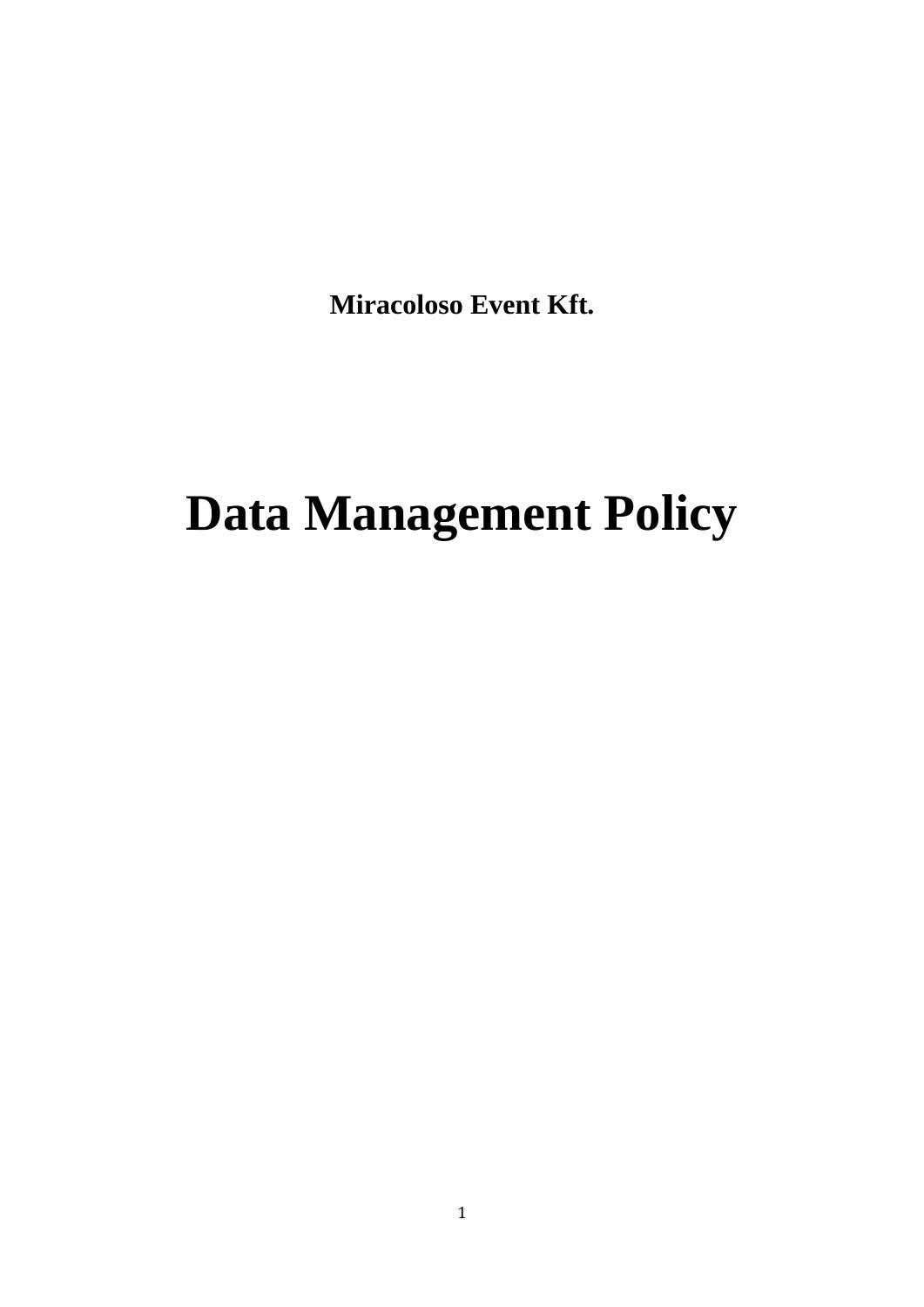# **Table of Contents**

| 1.                            |     |  |
|-------------------------------|-----|--|
| $\mathfrak{D}_{\mathfrak{p}}$ |     |  |
| 3.                            |     |  |
|                               | 3.1 |  |
|                               | 3.2 |  |
|                               | 3.3 |  |
| 4.                            |     |  |
|                               | 4.1 |  |
|                               | 4.2 |  |
|                               | 4.3 |  |
| 5.                            |     |  |
|                               | 5.1 |  |
|                               | 5.2 |  |
|                               | 5.3 |  |
|                               | 5.4 |  |
|                               | 5.5 |  |
|                               | 5.6 |  |
|                               | 5.7 |  |
|                               | 5.8 |  |
| 6.                            |     |  |
| 7.                            |     |  |
| 8.                            |     |  |
| 9.                            |     |  |
|                               | 9.1 |  |
|                               | 9.2 |  |
| 10.                           |     |  |
| 11.                           |     |  |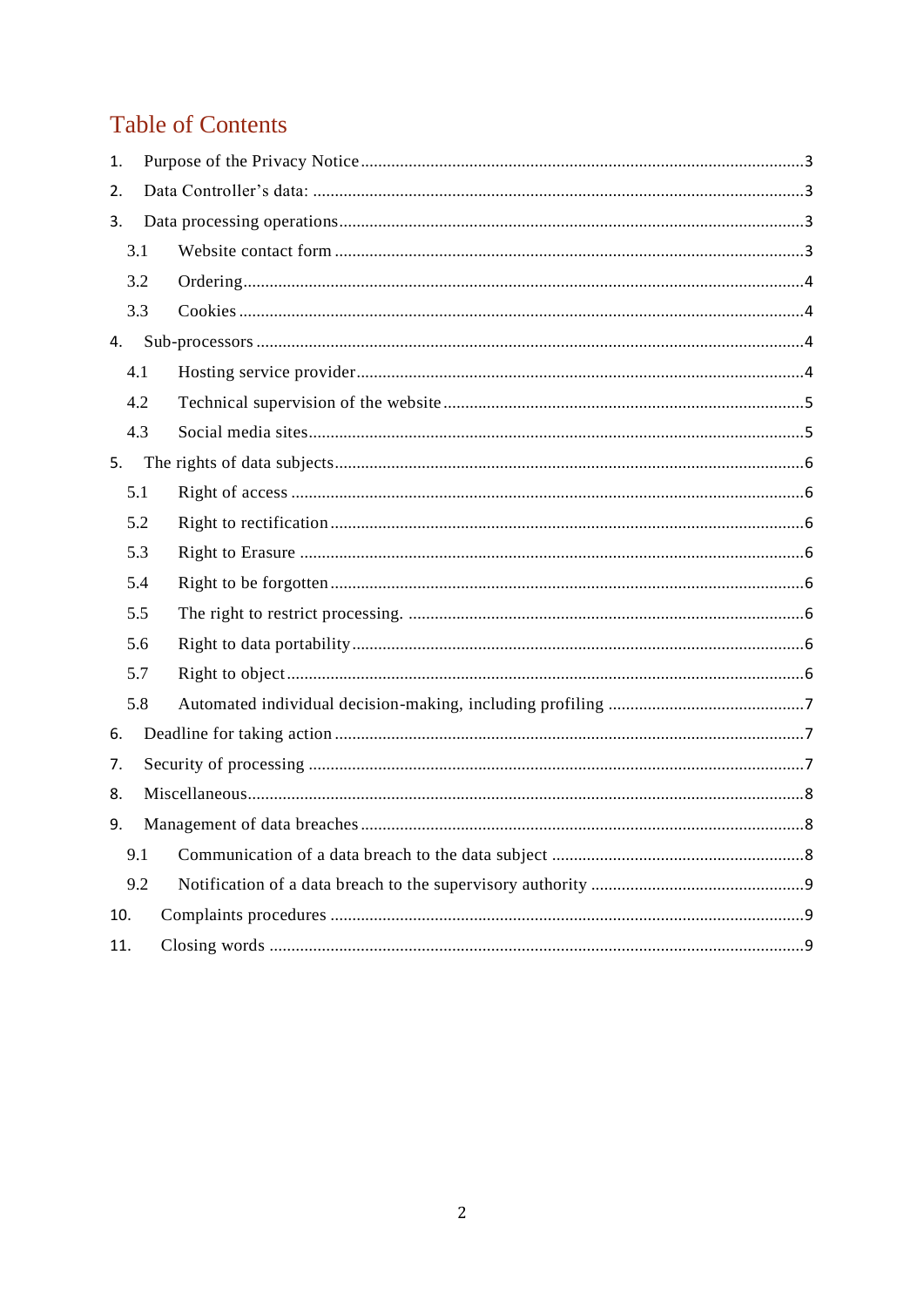# <span id="page-2-0"></span>**1. Purpose of the Privacy Notice**

Miracoloso Event Kft., hereinafter: 'the Service Provider', acting as the data controller, undertakes to be bound by this legal notice. We represent and warrant that all data processing related to our activity will comply with the requirements set out in this policy and in the applicable national laws and European Union legal acts.

The privacy policies relating to data processing by Miracoloso Event Kft. are continuously available at www.ticket-m.hu. Miracoloso Event Kft. reserves the right to change this notice at any time. Any amendments to the policy shall take effect upon their disclosure on the above website.

Miracoloso Event Kft. is committed to protecting the privacy of its customers and partners, and considers it to be of utmost importance to respect its customers' right of informational selfdetermination. Miracoloso Event Kft. treats all personal data confidentially and have all security, technical and organizational measures in place that guarantee the safety of data.

# <span id="page-2-1"></span>**2. Data Controller's data:**

Name: Miracoloso Event Kft. Registered seat: 1054, Honvéd utca 8. Tax number: 25197222-2-41 Company registration number: 01-09-205472 E-mail address: info@miracolosoevent.hu Phone: +36 30 4416655

# <span id="page-2-2"></span>**3. Data processing operations**

#### <span id="page-2-3"></span>3.1 Website contact form

The fact of data collection, the scope of data managed and the purpose of data management:

**Name -** liaising (legitimate interest)

**E-mail address -** liaising (legitimate interest)

**Phone number -** liaising (legitimate interest)

- Data subjects concerned: All data subjects who fill in the contact form on the website.
- Duration of data management, deadline for deleting personal data: 24 months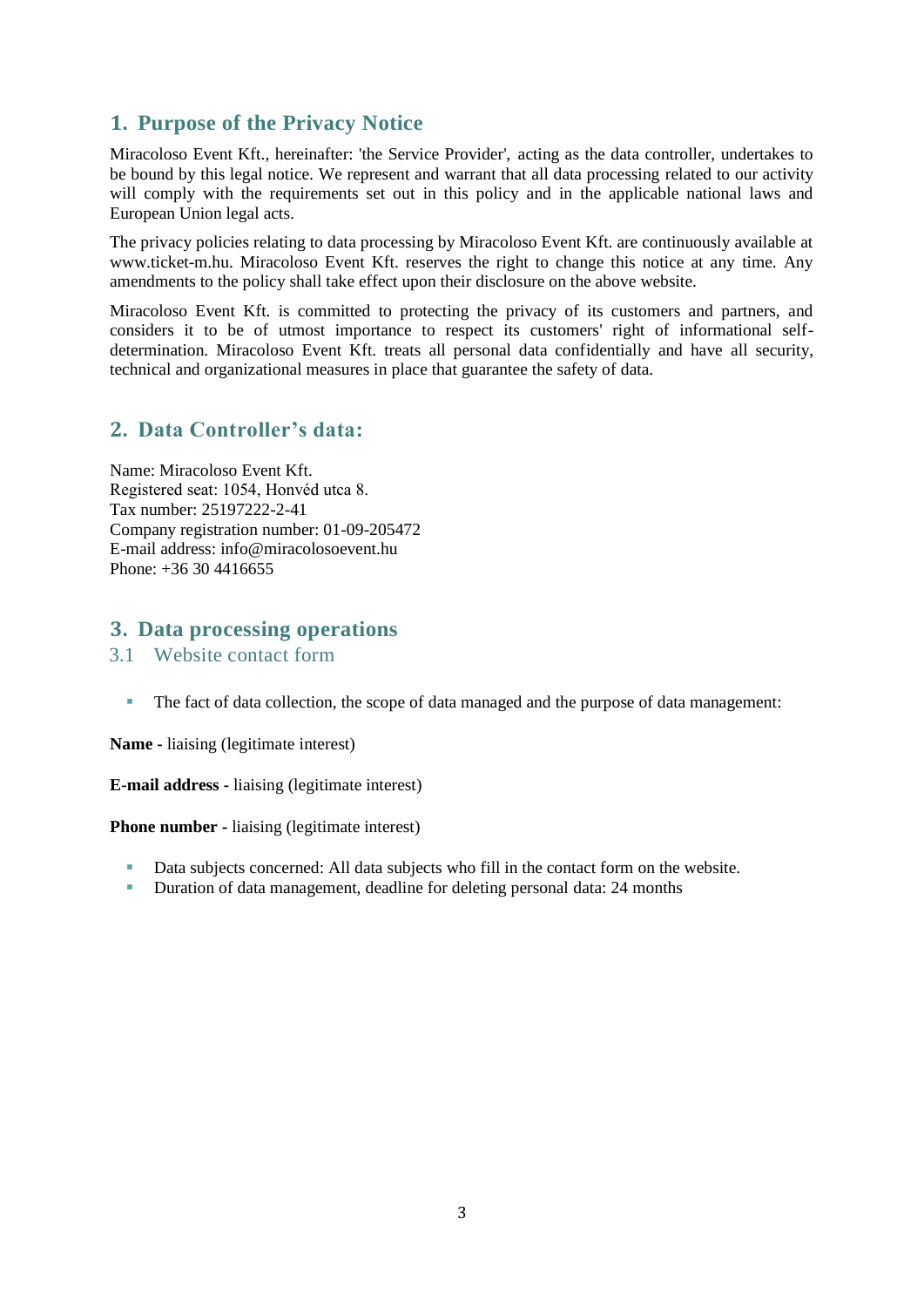#### <span id="page-3-0"></span>3.2 Ordering

The fact of data collection, the scope of data managed and the purpose of data management:

**Name** - issuing the order form, invoice

**E-mail address** - liaising

**Phone number** - liaising.

**Billing address** - issuing the order form, invoice

- Data subjects concerned: All data subjects ordering the service.
- Duration of data management, deadline for deleting personal data: The retention period of accounting documents is 8 years pursuant to Section 169(2) of Act C of 2000 on Accounting.

#### <span id="page-3-1"></span>3.3 Cookies

#### **What are cookies for**

- Cookies collect information about visitors and the devices used by them;
- they record the individual settings of visitors that are (or may be) used;
- they make it easier to use the website;
- they provide high-quality user experience. In order to provide custom-tailored services, we place cookies i.e. small data packages on the user's computer which are retrieved in case of a subsequent visit to the website. If the browser returns a previously saved cookie, the cookie manager may link the user's current visit with previous ones but only with respect to its own content.

#### **Strictly necessary session cookies**

The purpose of these cookies is to enable visitors to fully and seamlessly browse the website www.ticket-m.hu and use its functions and services. Cookies of this type expire after the browsing session, and when you close your browser this type of cookie is automatically deleted from your computer or other device used for browsing.

#### **Third-party cookies (analytics)**

www.ticket-m.hu uses the third-party cookies of Google Analytics. By using the Google Analytics statistical service, Miracoloso Event Kft. collects information about how visitors use its website. The data is used for developing the website and improving users' experience. These cookies will also remain in the browser on the visitor's computer or other browsing device until their expiry or until they are deleted by the visitor.

The retention period for user and event data collected by Google Analytics: 24 months

#### <span id="page-3-2"></span>**4. Sub-processors**

#### <span id="page-3-3"></span>4.1 Hosting service provider

- Activity carried out by the data processor: Web hosting
- Name and contact information of the data processor: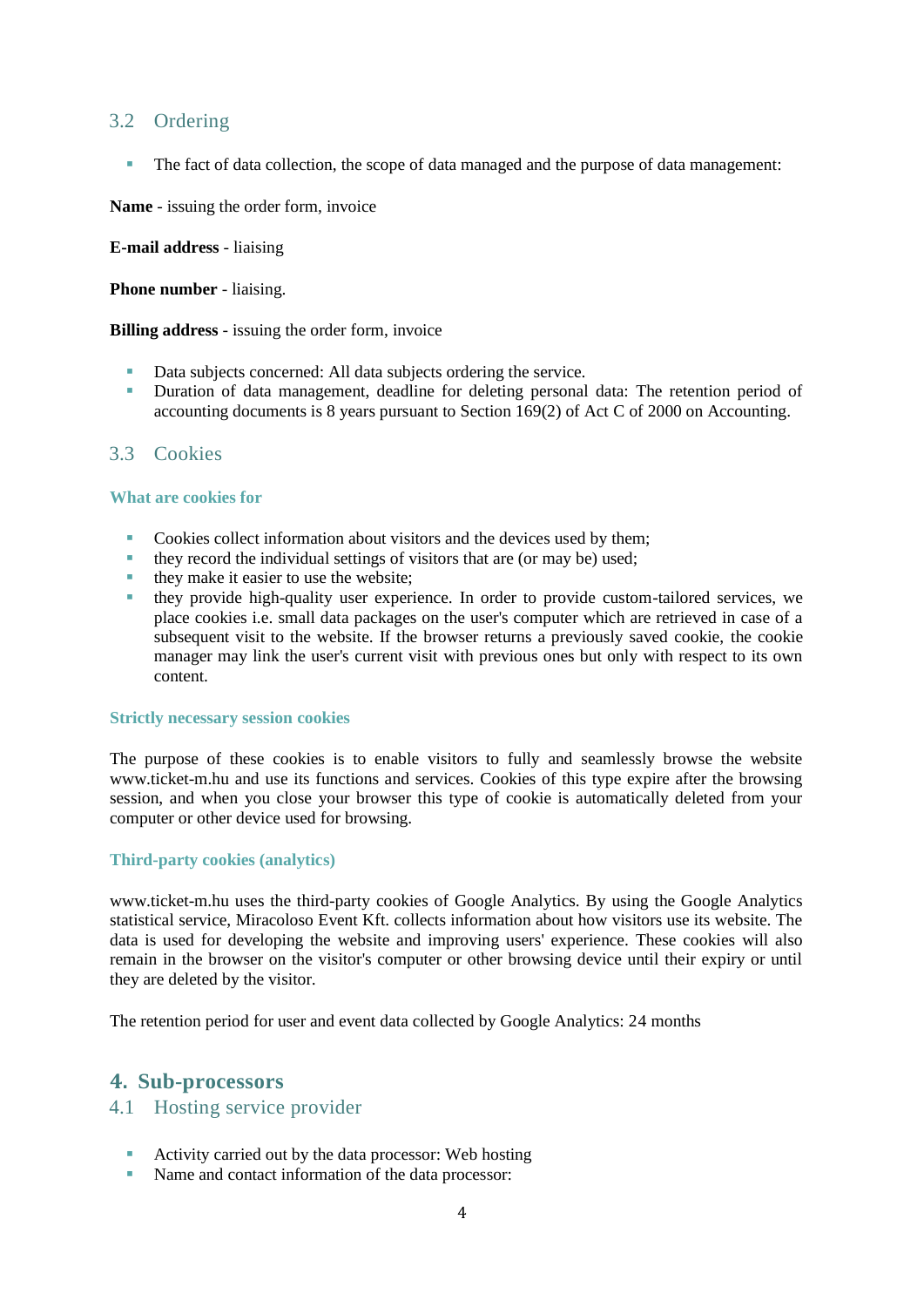Name: Microware Hungary Kft. Registered seat: 1148 Budapest, Fogarasi út 3-5. Phone: +3614323236

- The fact of data management and the scope of data being managed: All personal data provided by the data subject.
- Data subjects concerned: All data subjects visiting the website.
- The purpose of data management: Enabling website access, appropriate functioning.
- Duration of data management, deadline for deleting personal data: Data processing takes place until the termination of the agreement between the data processor and the hosting service provider, or the data subject's request to the hosting service provider to erase the data.
- Legal basis for data processing: the consent of the User, Section  $5(1)$  of the Info Act, Article  $6(1)(a)$  of the GDPR and Section 13/A(3) of Act CVIII of 2001 on Certain Issues of Information Society Services.

# <span id="page-4-0"></span>4.2 Technical supervision of the website

- Activity carried out by the data processor: Technical supervision of the website
- Name and contact information of the data processor:

Name: Varga Media and Marketing Office - Ákos Varga private entrepreneur Registered seat: 6120 Kiskunmajsa, Vörösmarty u. 2. Phone: +36 70 515 886

- The fact of data management and the scope of data being managed: All personal data provided by the data subject.
- Data subjects concerned: All data subjects visiting the website.
- The purpose of data management: Enabling website access, appropriate functioning.
- Duration of data management, deadline for deleting personal data: Data processing takes place until the termination of the agreement between the data processor and the hosting service provider, or the data subject's request to the hosting service provider to erase the data.
- Legal basis for data processing: the consent of the User, Section  $5(1)$  of the Info Act, Article  $6(1)(a)$  of the GDPR and Section  $13/A(3)$  of Act CVIII of 2001 on Certain Issues of Information Society Services.

#### <span id="page-4-1"></span>4.3 Social media sites

- The fact of data collection, the scope of data managed: The registered name and public profile photo of the user on Facebook
- Data subjects concerned: All data subjects who registered at the social media site Facebook and 'liked' the website.
- The purpose of data collection, To collect data about sharing, likes and promotion on social media sites of certain content, products or campaigns on the website or of the website itself.
- The duration of data management, deadline for deleting personal data, the identity of the data controllers authorized to access the information and the data subjects' rights in relation to data management: The data subject may get information about the source of personal data, their management, the method and legal basis of disclosure on the relevant social media site. The data management is done on the social media site, therefore the duration and method of data management and the opportunity to request deletion or modification of users' data are governed by the regulations of the given social media site.
- The legal basis of data management on social media sites is the data subject's voluntary consent to the management of their personal data.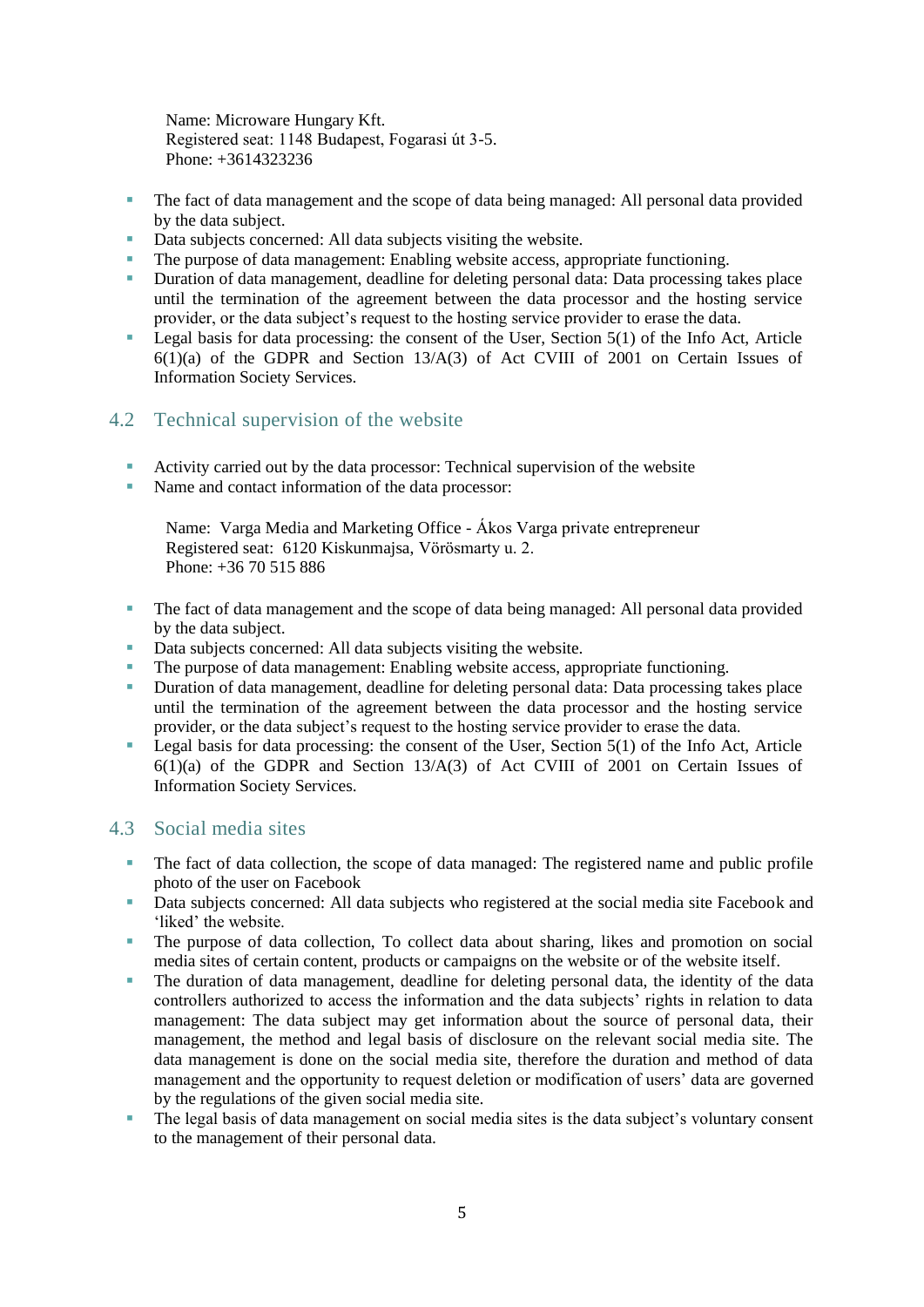# <span id="page-5-0"></span>**5. The rights of data subjects**

### <span id="page-5-1"></span>5.1 Right of access

The data subject has the right to learn from the controller whether their personal data is being processed. If that is the case, they may request the controller to provide access to their personal data and the information listed in the Regulation.

#### <span id="page-5-2"></span>5.2 Right to rectification

The data subject has the right to obtain from the controller without undue delay the rectification of inaccurate personal data concerning him or her. Taking into account the purposes of the processing, they have the right to have any incomplete personal data completed, including by means of providing a supplementary statement.

#### <span id="page-5-3"></span>5.3 Right to Erasure

The data subject has the right to obtain from the controller the erasure of their personal data without undue delay and the controller shall be obliged to erase such personal data without undue delay where particular grounds apply.

#### <span id="page-5-4"></span>5.4 Right to be forgotten

Where the controller has made the personal data public and is obliged to erase the personal data, the controller, taking account of available technology and the cost of implementation, will take reasonable steps, including technical measures, to inform all other controllers that are processing such personal data that the data subject has requested the erasure of any links to, or copy or replication of, those personal data.

#### <span id="page-5-5"></span>5.5 The right to restrict processing.

The data subject has the right to obtain from the controller restriction of processing where any of the following conditions applies:

- the accuracy of the personal data is contested by the data subject, in which case the restriction shall last for a period enabling the controller to verify the accuracy of the personal data;
- the processing is unlawful and the data subject opposes the erasure of the personal data and requests the restriction of their use instead;
- the controller no longer needs the personal data for the purposes of the processing, but the data subject requests the same for the assertion, exercise or defence of legal claims;
- the data subject has objected to processing; in this case such restriction shall be valid until it is determined whether the legitimate grounds of the controller override those of the data subject.

# <span id="page-5-6"></span>5.6 Right to data portability

The data subject has the right to receive the personal data concerning them, which they have provided to a controller, in a structured, commonly used and machine-readable format and have the right to transmit those data to another controller without hindrance from the controller to which the personal data has been provided.

# <span id="page-5-7"></span>5.7 Right to object

The data subject has the right, on grounds relating to their particular situation, to object at any time to the processing of their personal data for public interest or for exercising public authority vested in the controller, or if processing is necessary for enforcing the legitimate interests pursued by the controller or by a third party, including profiling based on the aforementioned regulations. In case of objection, the controller shall no longer process the personal data unless there are compelling legitimate grounds for the processing which override the interests, rights and freedoms of the data subject or are connected with the establishment, exercise or defence of legal claims.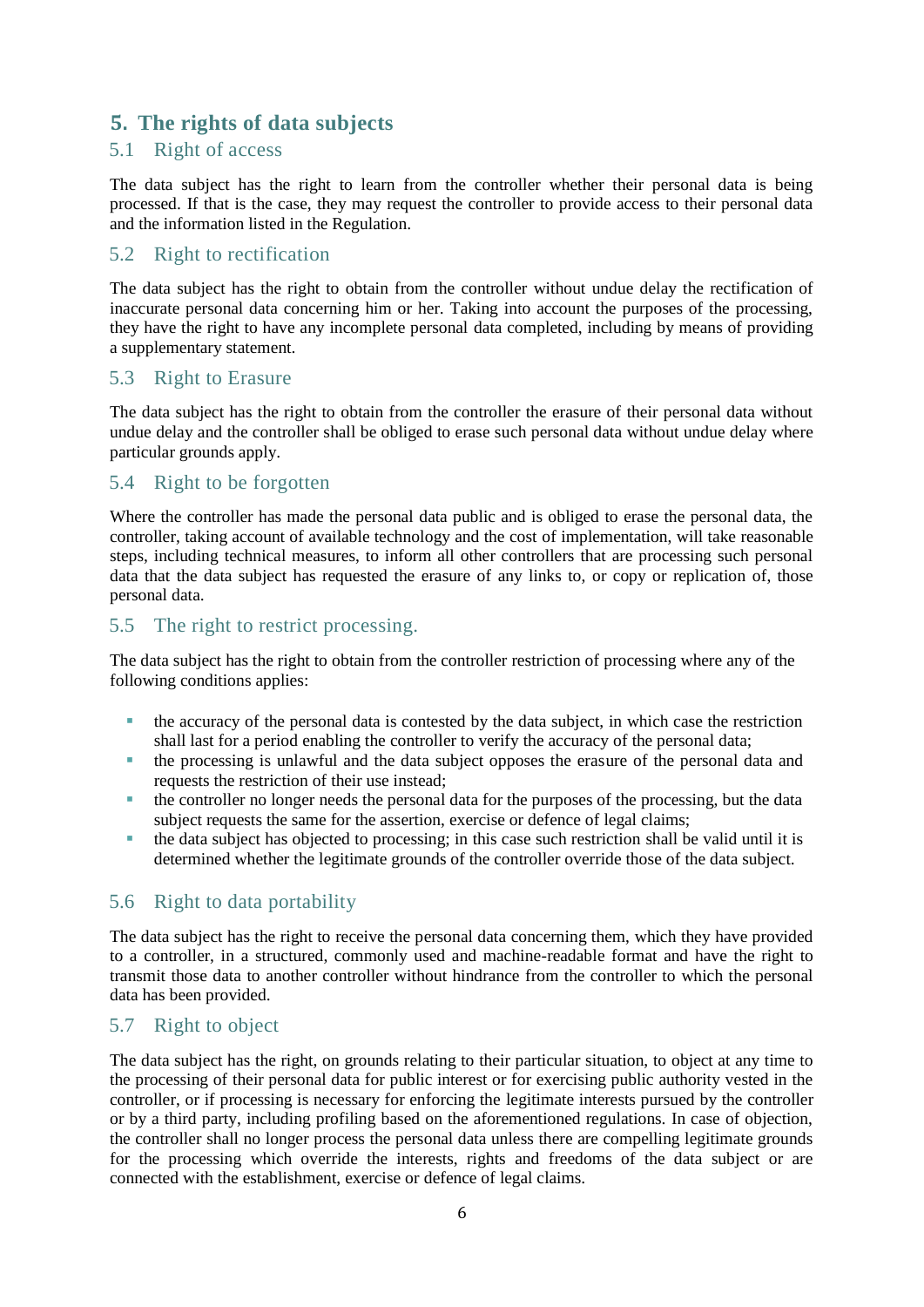# <span id="page-6-0"></span>5.8 Automated individual decision-making, including profiling

The data subject has the right not to be subject to a decision based solely on automated processing, including profiling, which produces legal effects concerning them or otherwise significantly affects them.

# <span id="page-6-1"></span>**6. Deadline for taking action**

The controller shall inform the data subject of the measures taken on the basis of their request within a reasonable period, but no later than within one month after receiving such request.

If necessary, this can be extended by two months. The controller will inform the data subject about the extension of the deadline by indicating the reasons for the delay within one month after receiving the request.

If the controller does not take action on the request of the data subject, the controller shall inform the data subject without delay and at the latest within one month of receipt of the request of the reasons for not taking action and on the possibility of lodging a complaint with a supervisory authority and seeking a judicial remedy.

# <span id="page-6-2"></span>**7. Security of processing**

Taking into account the state of the art, the costs of implementation and the nature, scope, context and purposes of processing as well as the risk of varying likelihood and severity for the rights and freedoms of natural persons, the controller and the processor undertake to implement appropriate technical and organisational measures to ensure a level of data security appropriate to the risk.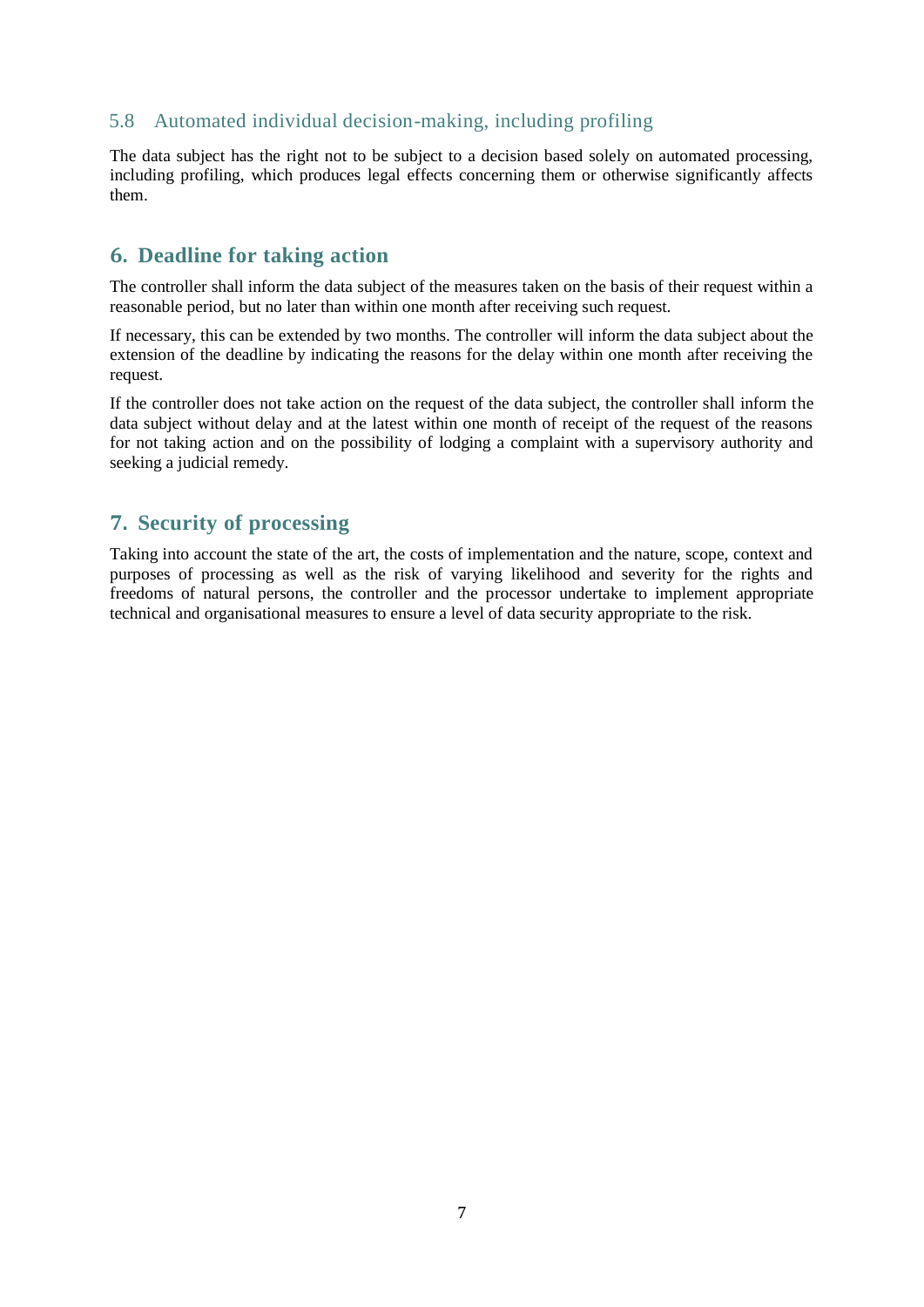# <span id="page-7-0"></span>**8. Miscellaneous**

- We will give you information about any data management not covered by this policy upon recording the relevant data.
- In case of exceptional enquiry by an authority or by other organisations acting with an authorisation set out in the laws, the Service Provider shall disclose the requested data or information and deliver the relevant documents.
- In these cases, the Service Provider may disclose personal data to the authorities only to such extent which is absolutely necessary for achieving the purpose of the data request, provided that the authority has specified the exact purpose and the scope of data requested.

# <span id="page-7-1"></span>**9. Management of data breaches**

#### <span id="page-7-2"></span>9.1 Communication of a data breach to the data subject

When the data breach is likely to result in a high risk to the rights and freedoms of natural persons, the controller shall communicate the data breach to the data subject without undue delay.

The communication to the data subject shall describe in clear and plain language the nature of the data breach and contain the name and contact details of the data protection officer or other contact point where more information can be obtained; describe the likely consequences of the data breach; describe the measures taken or planned by the controller to remedy the data breach including, where appropriate, the measures to mitigate any adverse consequences arising from the data breach.

The communication to the data subject is not required if any of the following conditions are met:

- the controller has implemented appropriate technical and organisational protection measures, and those measures were applied to the personal data affected by the personal data breach, in particular those that render the personal data unintelligible to any person who is not authorised to access it, such as encryption;
- after a data breach, the controller has taken additional measures to ensure that the high risk to the rights and freedoms of the data subject is no longer likely to materialize;
- it would involve disproportionate effort. In such a case, there shall be a public communication or similar measure instead whereby the data subjects are informed in an equally effective manner.
- If the controller has not already communicated the data breach to the data subject, the supervisory authority, having considered the likelihood of the data breach resulting in a high risk, may require that the data subject be informed.